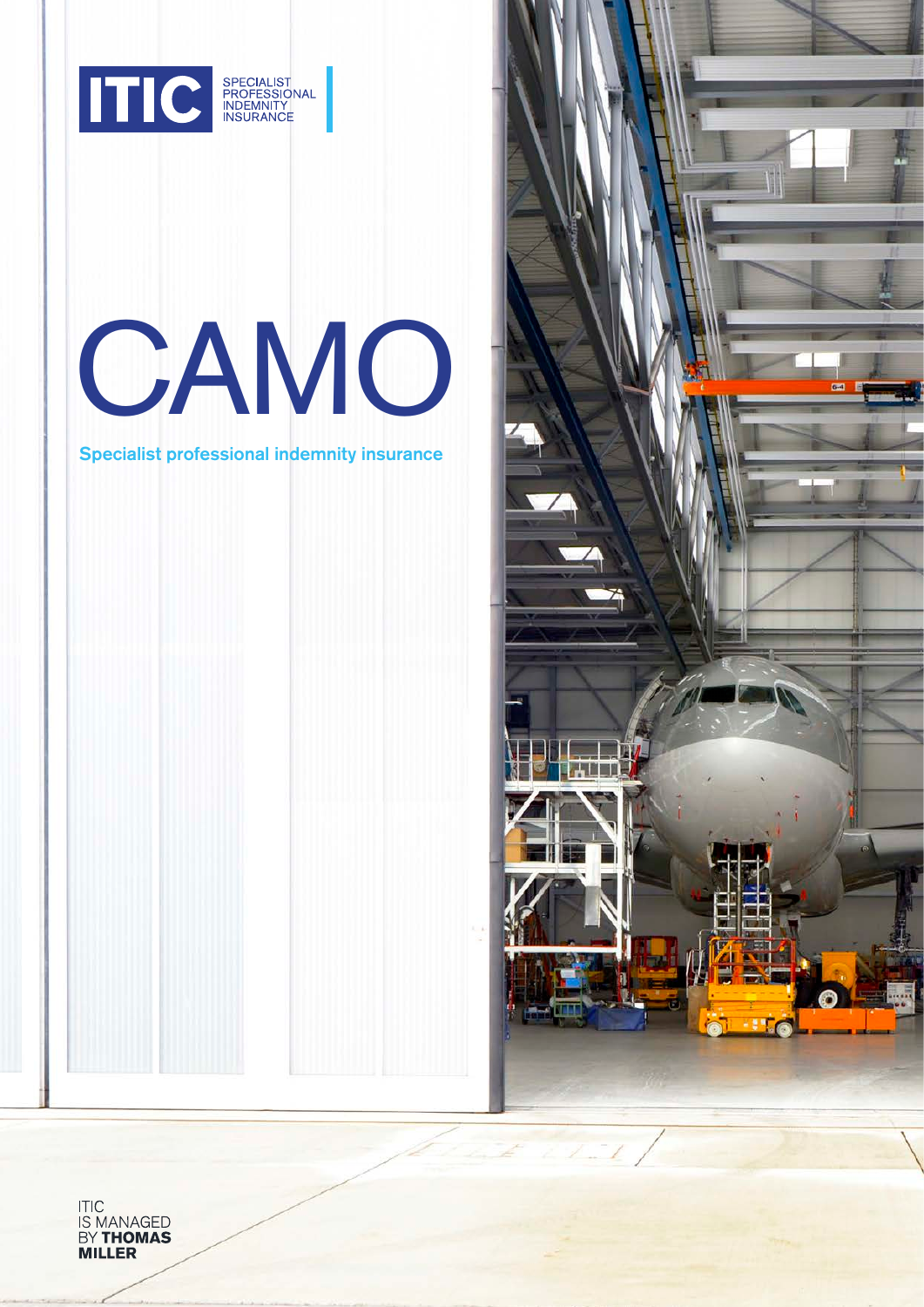# Professional indemnity insurance for CAMOs

## Policy highlights

- **Worldwide professional indemnity** (errors & omissions) cover
- **Legal defence costs insurance**
- **Quality loss prevention advice**
- **Support from worldwide network** of correspondents
- **Discretionary insurance adjudicated upon** by fellow transport industry professionals
- **No external shareholders**
- Mutual dividends paid at renewal
- **Underwritten with industry knowledge**

## Why choose **TIC** ?

| <b>ITIC provides professional</b><br>indemnity insurance at cost | ITIC is the mutual insurer of the transport industry with no external shareholders<br>to take a profit from the business.                                                                                                                                                                                     |
|------------------------------------------------------------------|---------------------------------------------------------------------------------------------------------------------------------------------------------------------------------------------------------------------------------------------------------------------------------------------------------------|
| <b>ITIC</b> will provide a<br>sympathetic approach               | ITIC understands that you will often have commercial relationships which will<br>need preserving and will work with you to allow that business association to<br>continue. ITIC's unique insurance cover could support any claim which may<br>not normally be paid by another professional indemnity insurer. |
| <b>ITIC understands your business</b>                            | ITIC's specialist knowledge of your business will make it quicker and easier<br>for you to obtain advice and support on a claim under your professional<br>indemnity insurance.                                                                                                                               |
| <b>ITIC is more than just insurance</b>                          | As an assured at ITIC you will receive support from a team who understand<br>the unique situations and liabilities that your business faces.                                                                                                                                                                  |
| <b>ITIC pays dividends annually</b>                              | Surplus funds have been paid out to the members in the form of continuity<br>credit since 1994.                                                                                                                                                                                                               |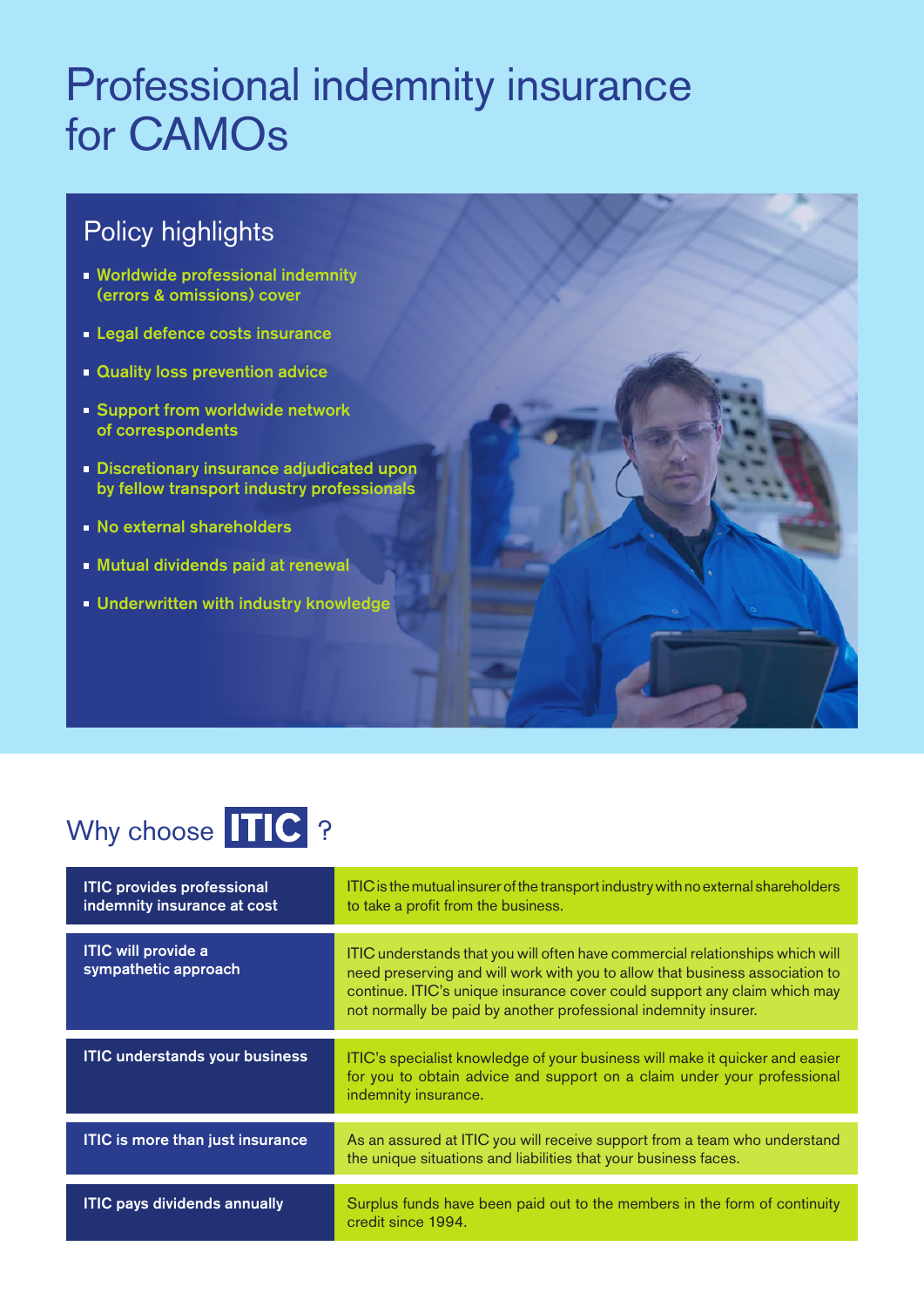**Fact** 

Professional Indemnity (PI) insurance covers professionals against claims by their customers for losses they allege they suffered as a result of the negligence, error or omission of the insured.

### Worldwide insurance

The activities of a CAMO could lead to an exposure which is different to that which arises from the more hands-on work undertaken by an AMO.

ITIC, a specialist, not-for-profit provider of PI insurance, is the natural choice for all firms holding EASA Part M sub-part G & I approvals. ITIC provides worldwide insurance which covers liability, including costs, arising from your negligence in the provision of CAMO services including the loss of or damage to aircraft records whilst in your custody, care and control.

## Claims handled by ITIC for CAMOs

Unlike many insurance policies tailored to meet the needs of the aviation industry, PI (professional indemnity) insurance responds to pure financial loss claims. It does not need to be triggered by an event involving death, bodily injury and/or property damage.

Examples of the numerous claims handled by ITIC for CAMOs, include:

- Claims for loss of revenue following the grounding of a commercial aircraft due to a CAMO's failure to ensure that an AD was applied.
- Defence of the CAMO when they were alleged to have breached their duty of care to their client by not checking the work of the operator's appointed AMO.
- Advice regarding the recovery and restitution of aircraft records, taken as a preventative measure to mitigate a larger claim for loss of use as a result of a grounding of the aircraft.
- Defending negligence arising from a physical airworthiness review. The aircraft's existing ARC was erroneously validated and the aircraft consequently later suffered an AOG incident, leading to loss of charter hire. The claimant sued for this loss of revenue. They argued that had the airworthiness reviewer noticed the issue, the problem would have been rectified prior to the validation of the ARC, and before the aircraft went on charter.
- Failure to accurately record the number of flight cycles undertaken by the aircraft leading to an inaccurate valuation upon sale.

For more information, please speak to your insurance broker.